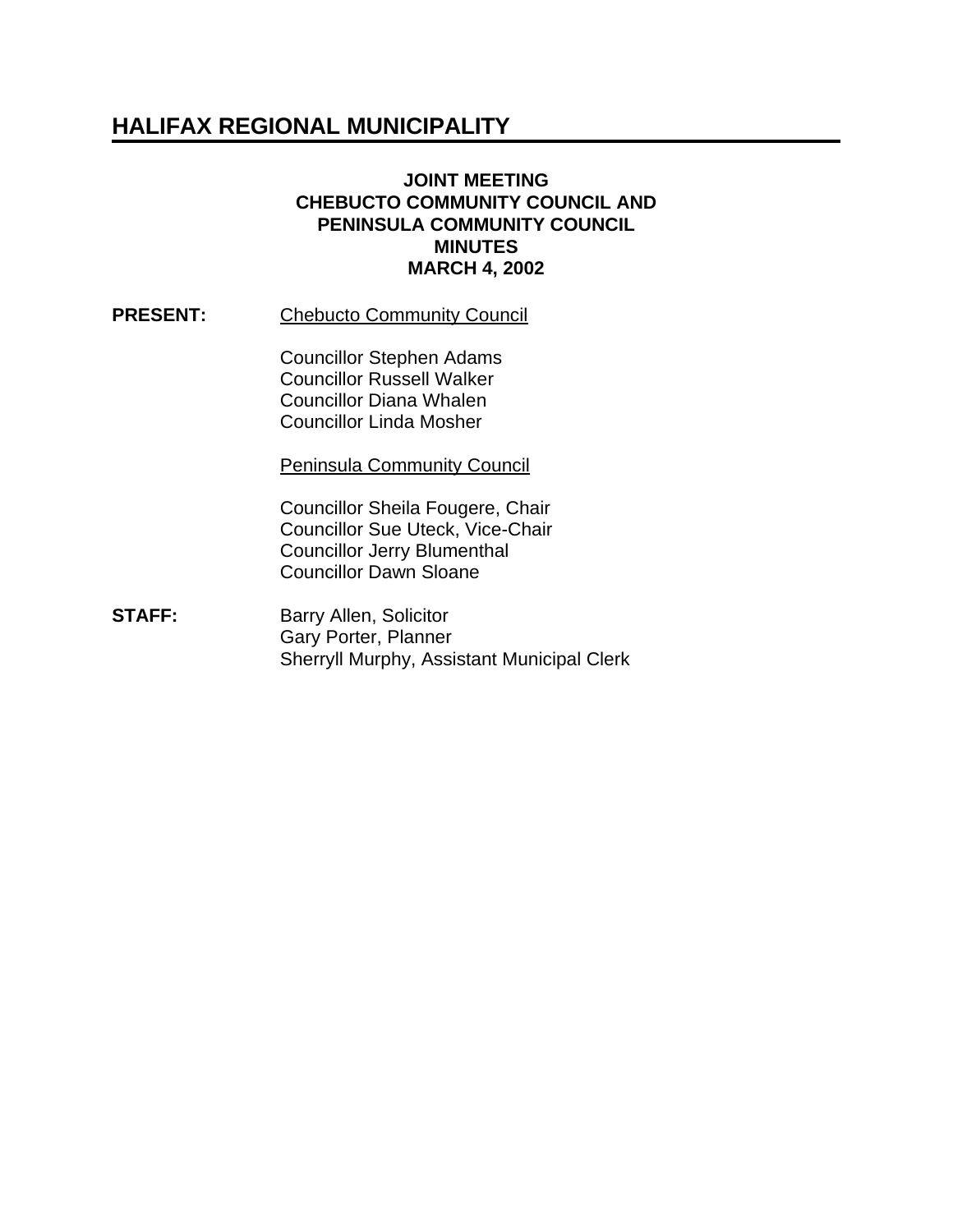## **TABLE OF CONTENTS**

| 2. PUBLIC HEARING: Housekeeping Amendments: Case 00248 - Zoning |  |
|-----------------------------------------------------------------|--|

for Closed Streets: Case 00405 - Zoning for In Filled Water Lots ..... 3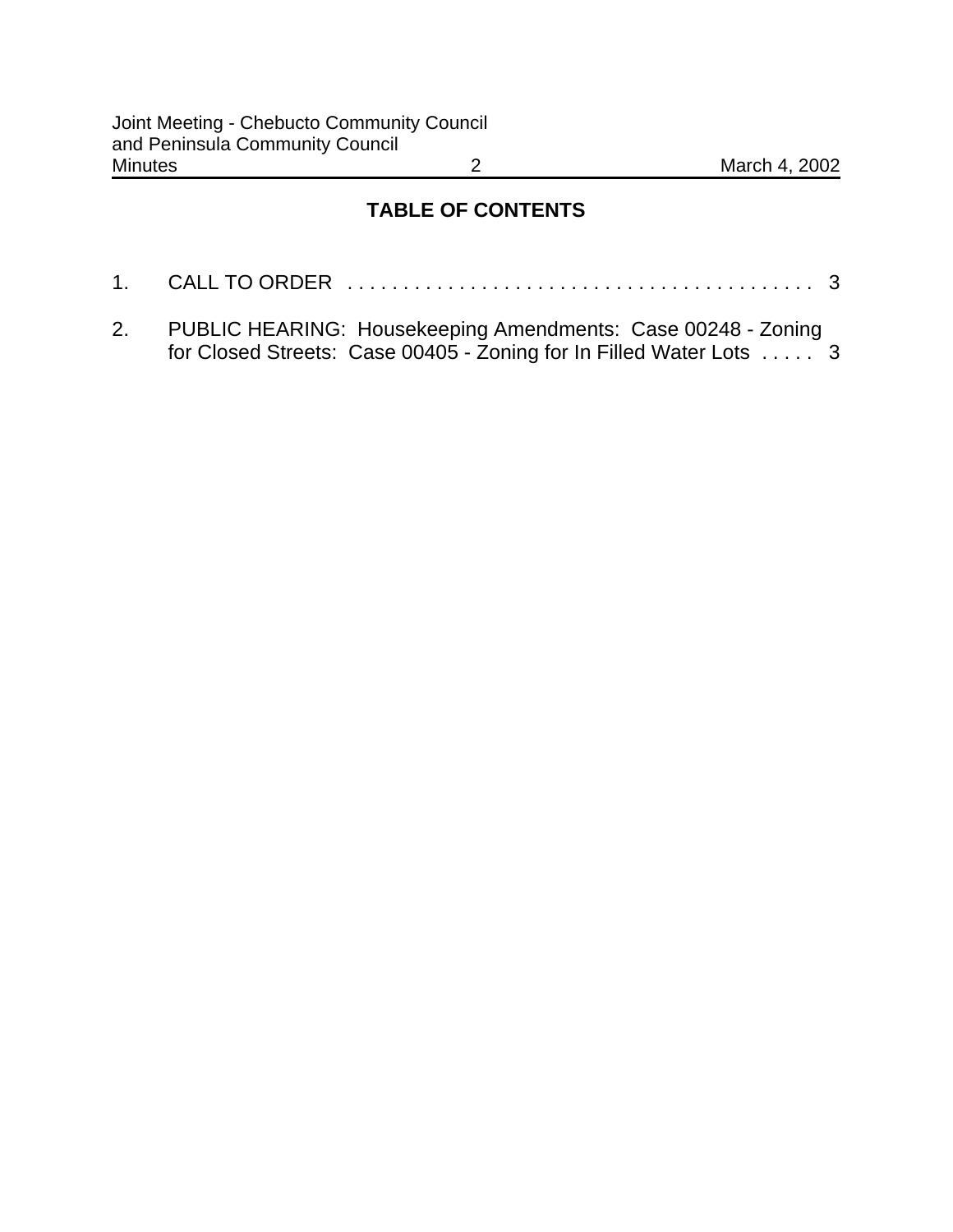### **1. CALL TO ORDER**

Councillor Fougere, Chair called the meeting to order at 7:00 p.m. and briefly reviewed the process which would be followed.

### **2. PUBLIC HEARING: Housekeeping Amendments: Case 00248 - Zoning for Closed Streets: Case 00405 - Zoning for In Filled Water Lots**

• This matter was given First Reading and today's date set as the Public Hearing at the February 4, 2002 meeting of Chebucto Community Council and the February 11, 2002 meeting of Peninsula Community Council.

Mr. Gary Porter, Planner, briefly reviewed the January 25, 2002 staff report noting that this is the first of a series of housekeeping amendments which would come before Community Council. Mr. Porter noted that these amendments were intended to ensure consistency between the two Land Use By-laws. Mr. Porter indicated that the first of these amendments related to the automatic zoning of streets which have been officially closed. The amendment proposes that the zoning would follow with the zoning of the abutting property. The second relates to the zoning boundary being coincident with the shoreline. Mr. Porter indicated that the Halifax Mainland Land Use By-law contains a provision whereby if the boundary line of a use zone is coincident with the shoreline, the boundary line will follow any change in the shoreline. The Halifax Peninsula Land Use By-law contains no such provision. The amendment proposes that this provision be included.

Councillor Mosher noted that the term 'shoreline' is rather an indefinite term and that the more widely used terminology is the 'high water mark'. Councillor Mosher asked if staff would consider looking at a change in terminology in this regard.

Mr. Porter indicated that there was no definition of shoreline in the By-law. He indicated that staff would use the accepted definition of the word being where the water meets the land.

Councillor Mosher noted that correspondence had been received from the Northwest Arm Heritage Association in this regard and asked if it would be possible for staff to prepare a response to the Association addressing that concern, to which staff agreed.

The Chair called for those members of the public wishing to speak in favour or against the proposed amendments.

Mr. Guy MacLean, 915 Marlborough Woods addressed Community Council indicating that he was representing the North West Arm Heritage Association. He thanked staff and Community Council for their prompt response to the Associations concerns. Mr.